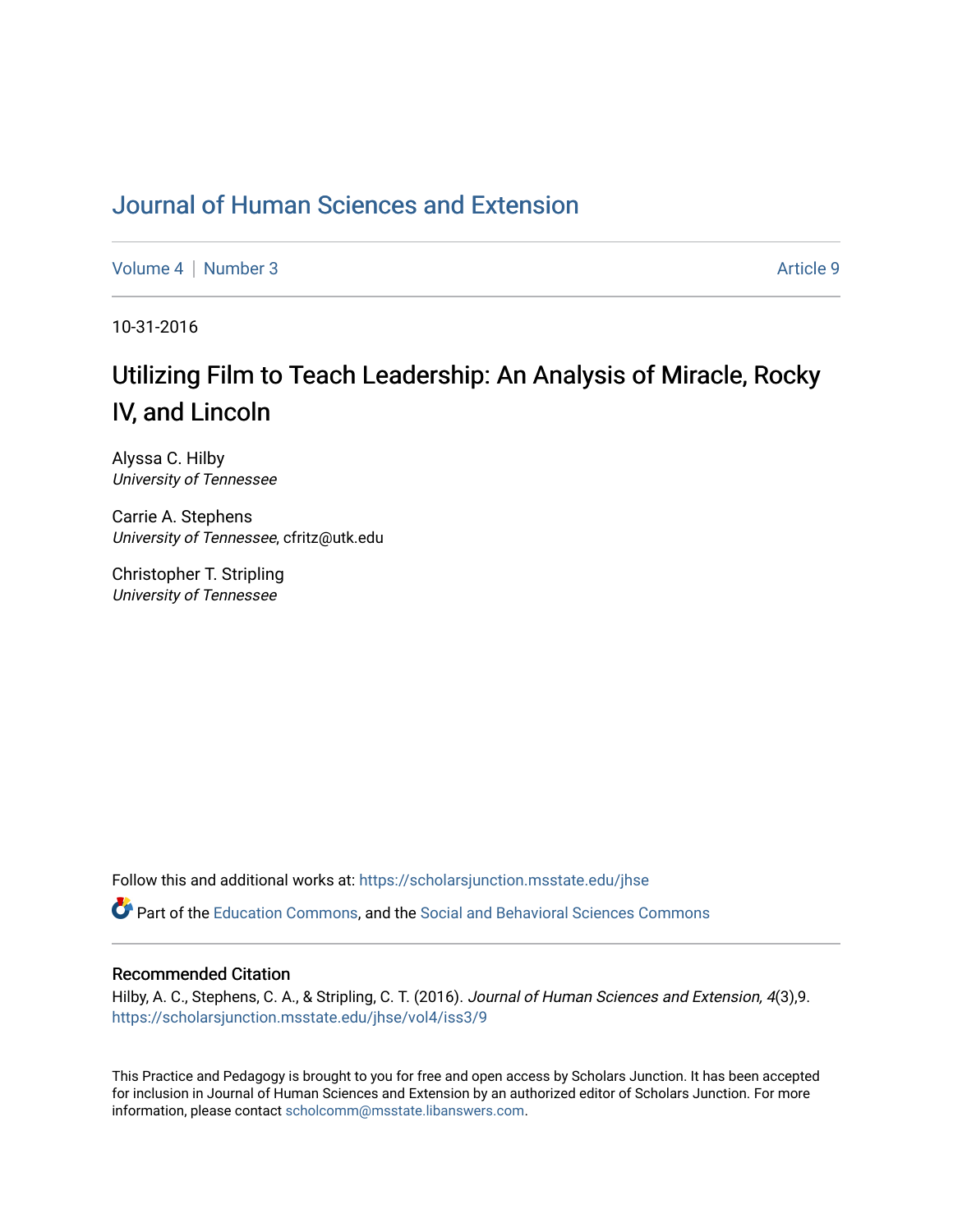## **Utilizing Film to Teach Leadership: An Analysis of**  *Miracle***,** *Rocky IV***, and** *Lincoln*

**Alyssa C. Hilby Carrie A. Stephens Christopher T. Stripling**  *University of Tennessee* 

*Presenting verbal and visual material can be an effective teaching tool for learners who are being introduced to new leadership material. Film was selected as the multimedia outlet to engage an individual's critical thinking skills while demonstrating different leadership components. This study analyzed three films with the intent of assisting a leadership educator in the process of teaching (a) leading teams, (b) leading change, and (c) transformational leadership. It was concluded that Miracle (O'Connor & Ciardi, 2004) was ideal for teaching about leading teams because it exposed the nuances of team dynamics. Additionally, Rocky IV (Stallone, 1985) was ideal for demonstrating leading change because the movie focused on breaking cultural barriers and highlighted how individuals prepare for significant change. Finally, Lincoln (Lupi, Skoll, King, & Spielberg, 2012) was a valuable film in teaching transformational leadership because the leader in the film was successful at changing the mindsets of people.*

*Keywords*: leadership, teaching, film analysis

#### **Introduction**

The Agricultural Leadership, Education, and Communications (ALEC) 303: Classic Figures in Leadership course is taught every fall to teach undergraduates about historical leadership events and/or individuals and compare those to current leadership events and/or individuals. The course is taught by instructors utilizing film. The use of film as a teaching tool provides students the opportunity to evaluate leadership via both auditory and visual messages (Mayer, 2001). The purpose of this study was to analyze three different films *Miracle* (O'Connor & Ciardi, 2004)*, Rocky IV* (Stallone, 1985)*,* and *Lincoln* (Lupi, Skoll, King, & Spielberg, 2012) in the ALEC 303 course to produce teaching information for instructors of leadership. A literature review on film analysis and film analysis in leadership found several studies that identified film as an excellent teaching tool. However, no studies had analyzed these three films in a practical format for teaching leadership concepts. The films presented in this study can be incorporated into leadership courses to assist in the transformation of how students analyze leadership and provide three more leadership case studies to be incorporated into leadership courses.

Direct correspondence to Carrie A. Stephens at cfritz@utk.edu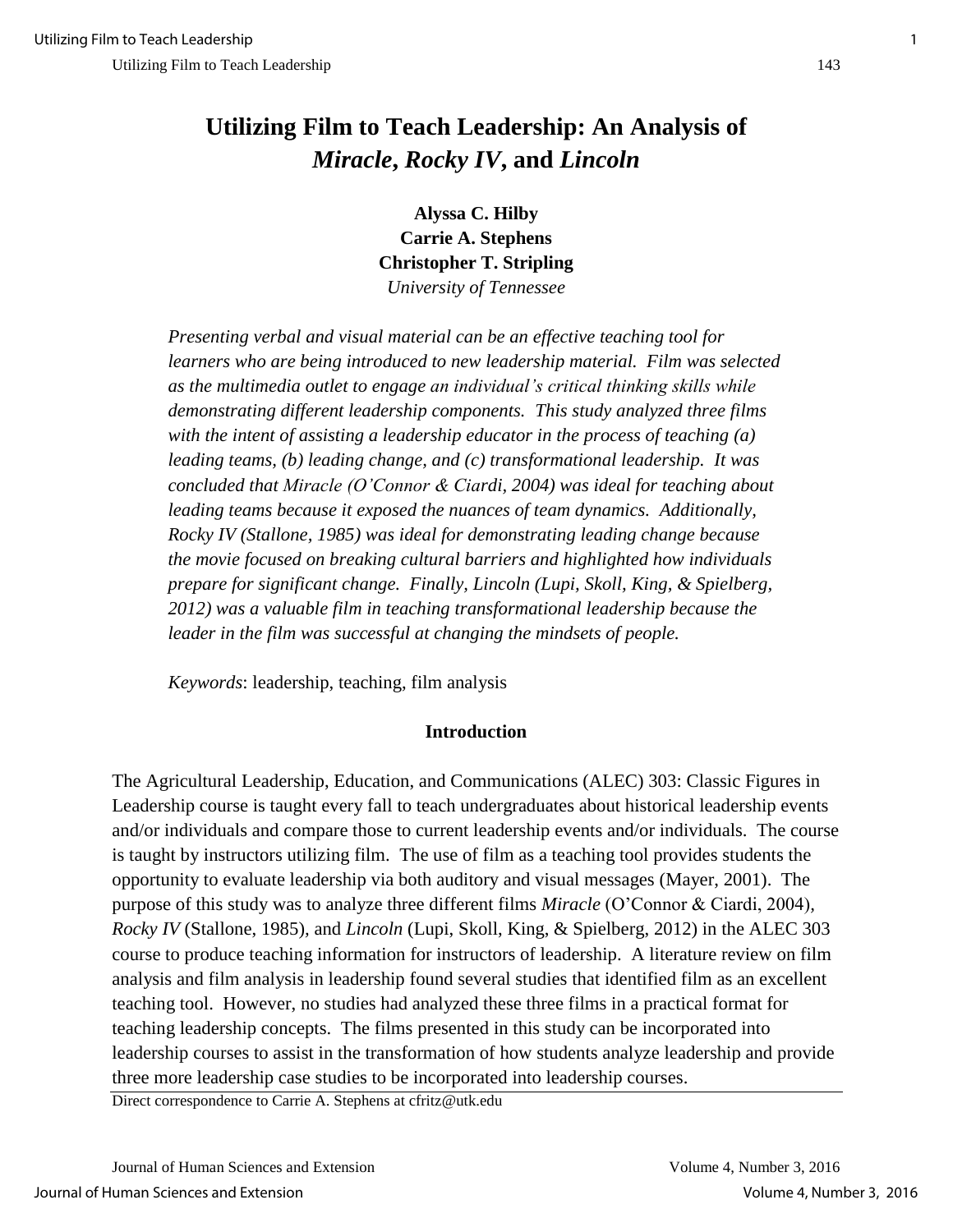## **Theoretical Framework**

The dynamics of leadership revolve around developing one's self and followers, as well as influencing the organization in which one serves (Northouse, 2013). Organizational leadership, in particular, requires the leader to develop working teams which in turn strive to reach organizational goals (Northouse, 2013). The influence of Cohen and Bailey (1997) and Yukl (2013) provided a detailed outline for how to lead a team. Those guidelines include (a) emphasize common interests and values, and use ceremonies, rituals, or symbols as a means to develop collective identification; (b) encourage and facilitate social interaction; (c) tell people about group activities and achievements; (d) conduct process analysis sessions; (e) hold practice sessions under realistic conditions; and (f) use after-activity reviews to facilitate collective learning by the team.

Once the guidelines for teams are established, changes within the organization may need to occur, and the leader, once again, may need to enforce some tactics for change (Kotter, 1996). Those tactics for leading change are "(a) create a sense of urgency about the need for change and communicate a clear vision of the benefits to be gained; (b) identify likely supporters, opponents, and reasons for resistance; (c) build a broad coalition to support the change, and fill key positions with competent change agents; (d) use task forces to guide the implementation of changes; (e) empower competent people to help plan and implement change; (f) make dramatic, symbolic changes that affect the work; (g) prepare people for change by explaining how it will affect them, and help people deal with the stress and difficulties of major change; (h) provide opportunities for early successes to build confidence and monitor the progress of change and make any necessary adjustments; and (i) keep people informed about the progress of change and demonstrate continued optimism and commitment to the change" (Yukl, 2013, p. 84). The dynamics within an organization team may appear trite, but the ultimate goal of the leader in the organization should be to transform individuals into leaders who will positively impact the organization. Thus, this process is referred to as transformational leadership.

The guidelines of transformational leadership for the leader are (a) articulate a clear and appealing vision, and explain how the vision can be attained; (b) act confident and optimistic; (c) express confidence in followers; (d) use dramatic, symbolic actions to emphasize key values; and (e) lead by example (Yukl, 2013). Furthermore, transformational leadership empowers followers to evolve and grow into leaders through inspiration, motivation, and stimulation (Bass & Riggio, 2006). Transformational leaders also inspire followers to recognize their individual strengths and weaknesses in order to enhance performance and align themselves with their goals and objectives while developing a sense of self-identity (Bass & Riggio, 2006).

Bass and Riggio (2006) noted an essential component of transformational leadership is intellectual stimulation, a leader's ability to motivate followers to be innovative, try new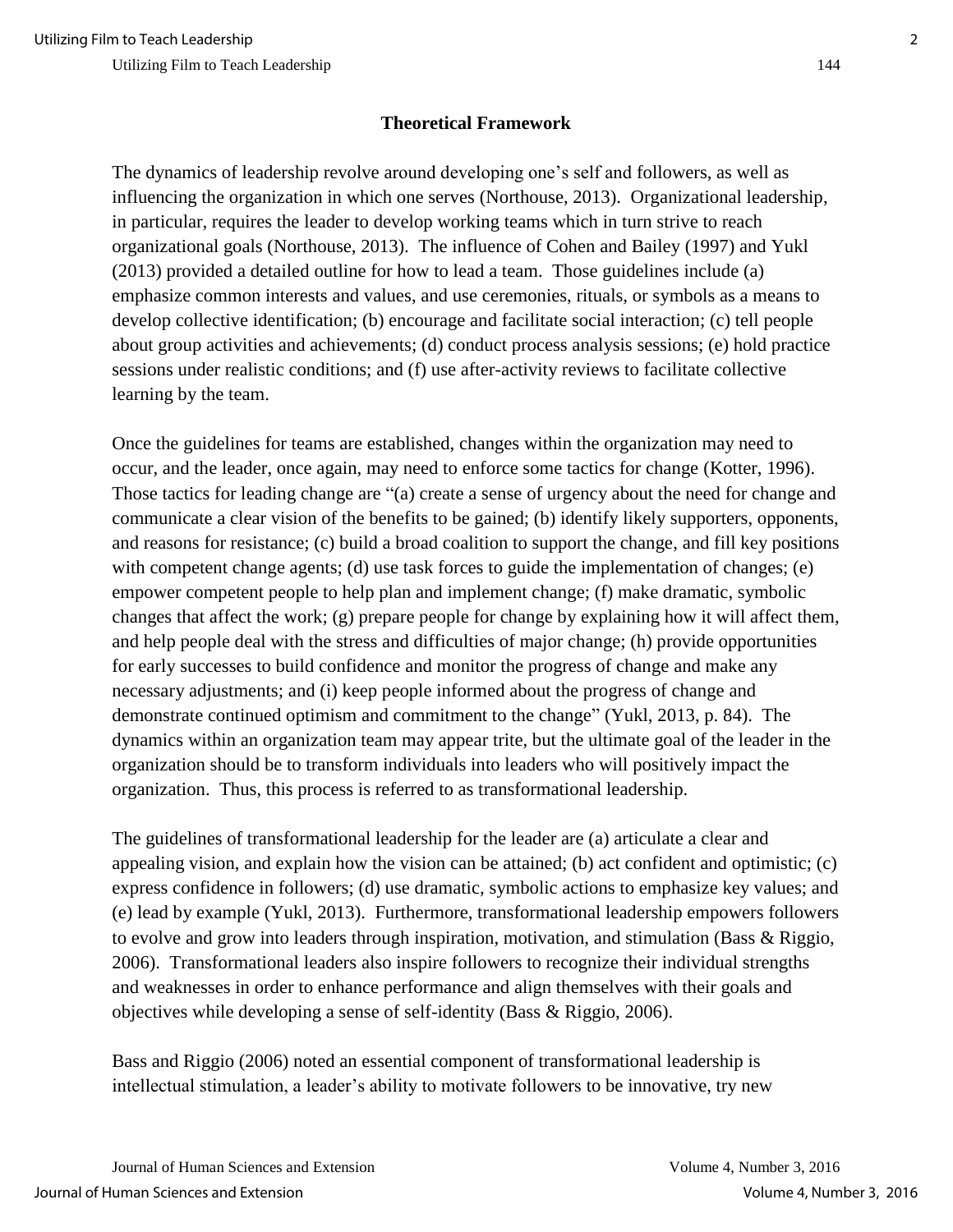approaches to old situations, and be creative in reframing problems. Intellectual stimulation encourages the leader to analyze problems from multiple perspectives and derive multiple solutions to the problem (Bass & Riggio, 2006). For example, a leader who challenges students to be engaged in leadership and creatively analyze and/or reflect on the experience is actively working on transforming the follower and stimulating thought. Additionally, transformational leaders are also mentors who positively influence the followers' development and individual capacity to lead (Bass & Riggio, 2006). Those developments are fostered through active engagement within the environment and the individual construction of one's own learning (Bass & Riggio, 2006), thus referred to as constructivism. Constructivism posits learning as an active process where one learns through engagement with the environment around them (Bass & Riggio, 2006). The learner possesses the ability to derive meaning from events which occurred within the environment (Dewey, 1916). Dewey (1916) explained that by engaging people in activities within social environments, their emotional and mental dispositions are shaped through observing the behaviors of other individuals engaging in the activities with them. Furthermore, constructivists believe the learner acquires new knowledge by processing relationships through assimilating new data with preexisting data (Kamii, Manning, & Manning, 1991). By processing relationships, learners continually modify their understanding of events and reality by linking prior knowledge to new information, further developing how they think and what they know (Strommen & Lincoln, 1992). Therefore, a learner's knowledge emerges from experiences and situations in social settings, which denote importance and meaning to the learner.

Through constructivism, learners develop critical insight and knowledge of new phenomena by means of actively engaging with objects or events within the environment (Wadsworth, 1979). Three actively engaging educational practices that substantiate learning are simulations and role playing, active discussions, and graphics (Schunk, 2012). Through these venues (especially graphics), a learner is more engaged in the learning process, and the human body can obtain more information (Schunk, 2012). Additionally, Piaget (1926) postulated a learner should be submerged in an environment where opportunities are presented in order to construct personal experiences through the individual development process. Piaget (1926) also believed learning was an active process in a social setting where collaboration takes place, and assimilation with prior experiences helped to shape the learner's present reality.

Shaping one's learning and presenting the learning in a form of reality calls for an understanding of neuroscience, a specialized field dealing with the brain and the nervous system, which works to understand and decipher brain commands and functions (Zull, 2002). One important facet of neuroscience concerns the cerebral hemispheres (Zull, 2002). The cerebral hemispheres consist of the left side of the brain and the right side of the brain, each having different functions relating to the ways people think and process information (Gazzaniga, 1992; Sperry, 1973). The left hemisphere controls and receives input from the right side of the body and predominantly specializes in rule-based reasoning, deductive tasks, logical rationale, and analytical thinking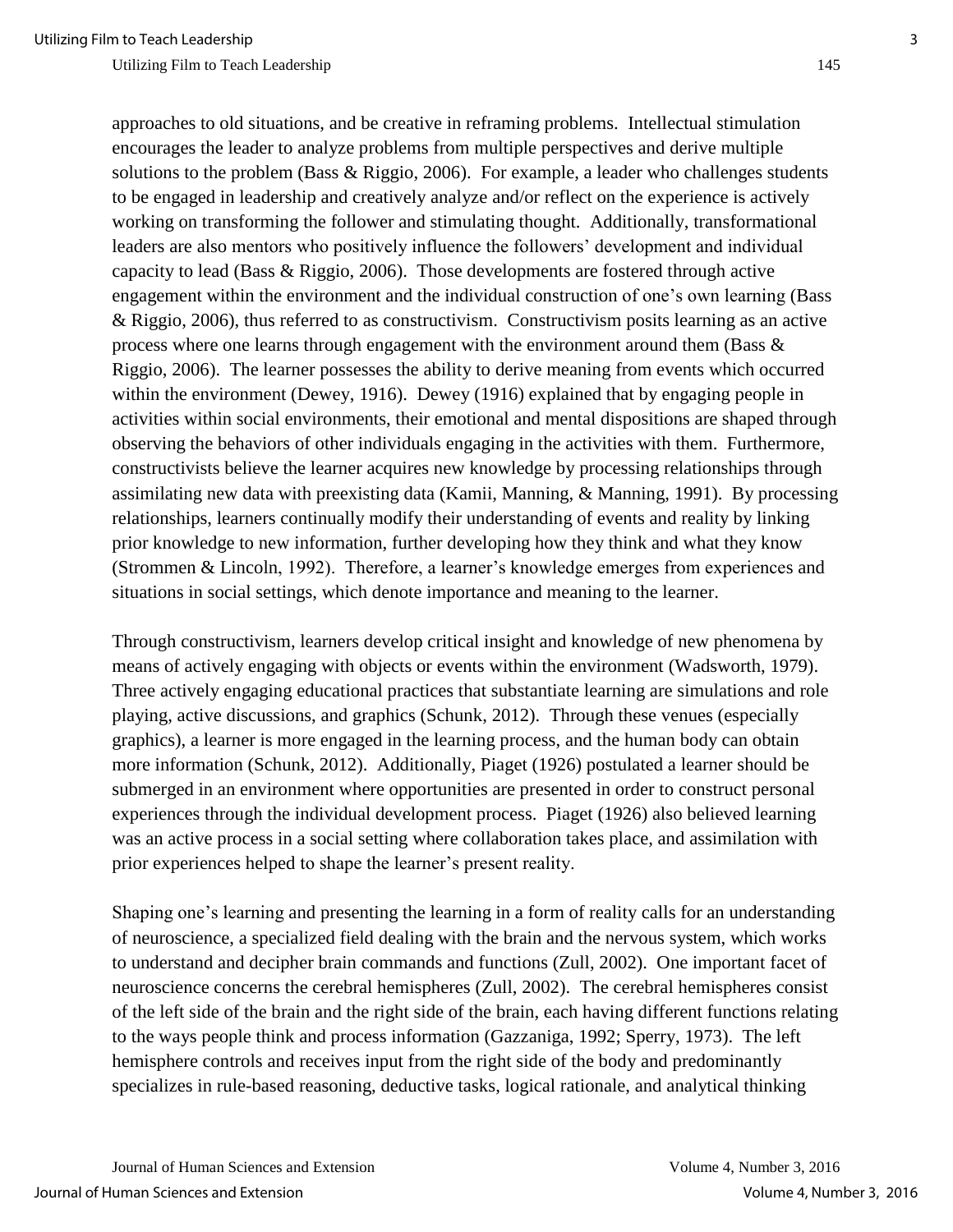(Miller, 1997). Furthermore, the left hemisphere sequentially processes information such as mathematics, language, and writing (Champoux, 1999) and is considered to be the verbal side of the brain (Miller, 1997). Additionally, research has indicated the left hemisphere processes the majority of academic content received by the brain, whereas context of information is processed in the right hemisphere (Schunk, 2012).

The right hemisphere is responsible for creativity and is typically unorganized, spontaneous, and artistic; and directs focus on pictures, art, colors, and music (Jourdain, 1997). One way to actively engage the right hemisphere in creative thought and analysis is by using multimedia outlets. Multimedia refers to presenting material in auditory/verbal and visual/pictorial forms (Mayer, 2001). Multimedia outlets can assist an individual in cognitively connecting learning to life events (Schunk, 2012). Schunk (2012) stated, "cognitive neuroscience supports the idea that much can be learned through observation" (p. 46). Additionally, to make learning meaningful, context should be incorporated into the learning process as much as possible (Schunk, 2012).

Mayer's (2005) cognitive theory of multimedia learning postulated individuals learn and retain information more effectively from combining words and pictures rather than using words alone. Furthermore, multimedia learning begins "within a learner's information system, a system that contains separate channels for visual and verbal processing" (Mayer, 2005, p. 46) and is activated through five steps: "(a) selecting relevant words for processing in verbal working memory, (b) selecting relevant images for processing in visual working memory, (c) organizing selected words into a verbal mental model, (d) organizing selected images into a visual mental model, and (e) integrating verbal and visual representations as well as prior knowledge" (Mayer, 2001, p. 54). Mayer (2001, 2005) has included PowerPoint, video media, and computer video learning as examples of multimedia. Simultaneously presenting verbal and visual material can be an effective teaching tool for learners who are being introduced to new material (Berk, 2009; Mayer & Johnson, 2008). Therefore, engaging students in constructivist learning environments by utilizing multimedia outlets may be one way to teach leading teams, leading change, and transformational leadership.

#### **Purpose and Objectives**

The purpose of this study was to analyze three leadership films with the intent of assisting a leadership educator in the process of teaching (a) leading teams, (b) leading change, and (c) transformational leadership. The objectives of this study were to:

- 1. Describe how *Miracle* (O'Connor & Ciardi, 2004) demonstrates leading teams;
- 2. Describe how *Rocky IV* (Stallone, 1985) demonstrates leading change; and
- 3. Describe how *Lincoln* (Lupi et al., 2012) demonstrates transformational leadership.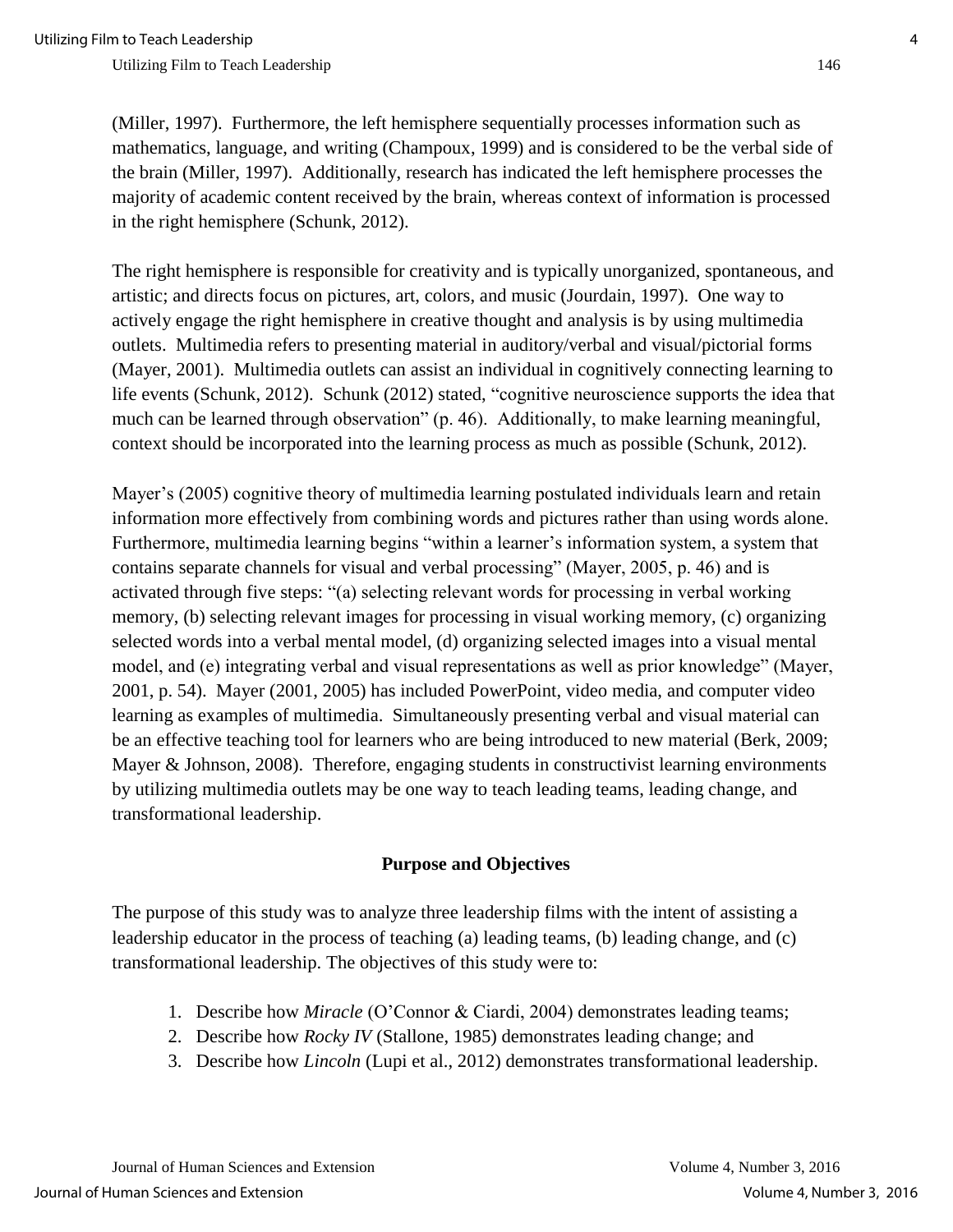### S**ubjectivity Statement**

Two researchers were involved in this study: (a) one agricultural leadership lecturer and (b) one professor of agricultural leadership and education. The lecturer completed her undergraduate degree in psychology, her masters degree in agricultural leadership, and is a former studentathlete. The professor recently published works in the areas of leadership development, women in leadership, and supervisory leadership. Both have prior experience with qualitative data collection techniques and have published qualitative works.

Collectively, the researchers believe students construct knowledge through prior knowledge and experiences. In addition, the researchers believe that active engagement with one's environment is a necessity in order to transform and shape one's leadership perspective. Therefore, these beliefs influenced and provided the basis for the theoretical lens chosen for this study.

#### **Methods**

The leadership components chosen for analysis were leading teams, leading change, and transformational leadership. Film was selected as the multimedia outlet with the intention of engaging an individual's critical thinking skills while demonstrating different leadership components. In addition, film provides an opportunity to view authentic leadership predicaments (Saldana, 2009). The films selected were *Miracle* (O'Connor & Ciardi, 2004)*, Rocky IV*  (Stallone, 1985), and *Lincoln* (Lupi et al., 2012). Additionally, these films were analyzed and pilot tested during a fall 2013 and fall 2014 undergraduate leadership class in the Agricultural Leadership, Education, and Communications Department in which leadership is analyzed through a variety of genres including, film, autobiography, drama, fiction, and speeches. The students in the fall 2013 and fall 2014 leadership class were given an outline of specific leadership concepts (leading teams, leading change, and transformational leadership). Each film was shown in its entirety to the students, and they were instructed to select scenes from each movie that would correspond with the specific leadership concepts related to that film. The scenes selected by the students were then discussed in the course, and this discussion provided data to compare with the instructors of the course.

The film, *Miracle*, was selected to effectively demonstrate leadership within teams. *Miracle* is based on a true story of the 1980 United States hockey team that defeated the Soviet Union team and later went on to win Olympic gold over Finland. The coach, Herb Brooks, demonstrated his ability as a leader to make difficult group decisions to develop his players as a team. Furthermore, he convinced the group of twenty-six undisciplined players to believe in his leadership vision that they could defeat the undefeatable, the Soviet Union. Leading teams was the leadership focus for this film, and the researchers utilized the guidelines to leading teams for their evaluation.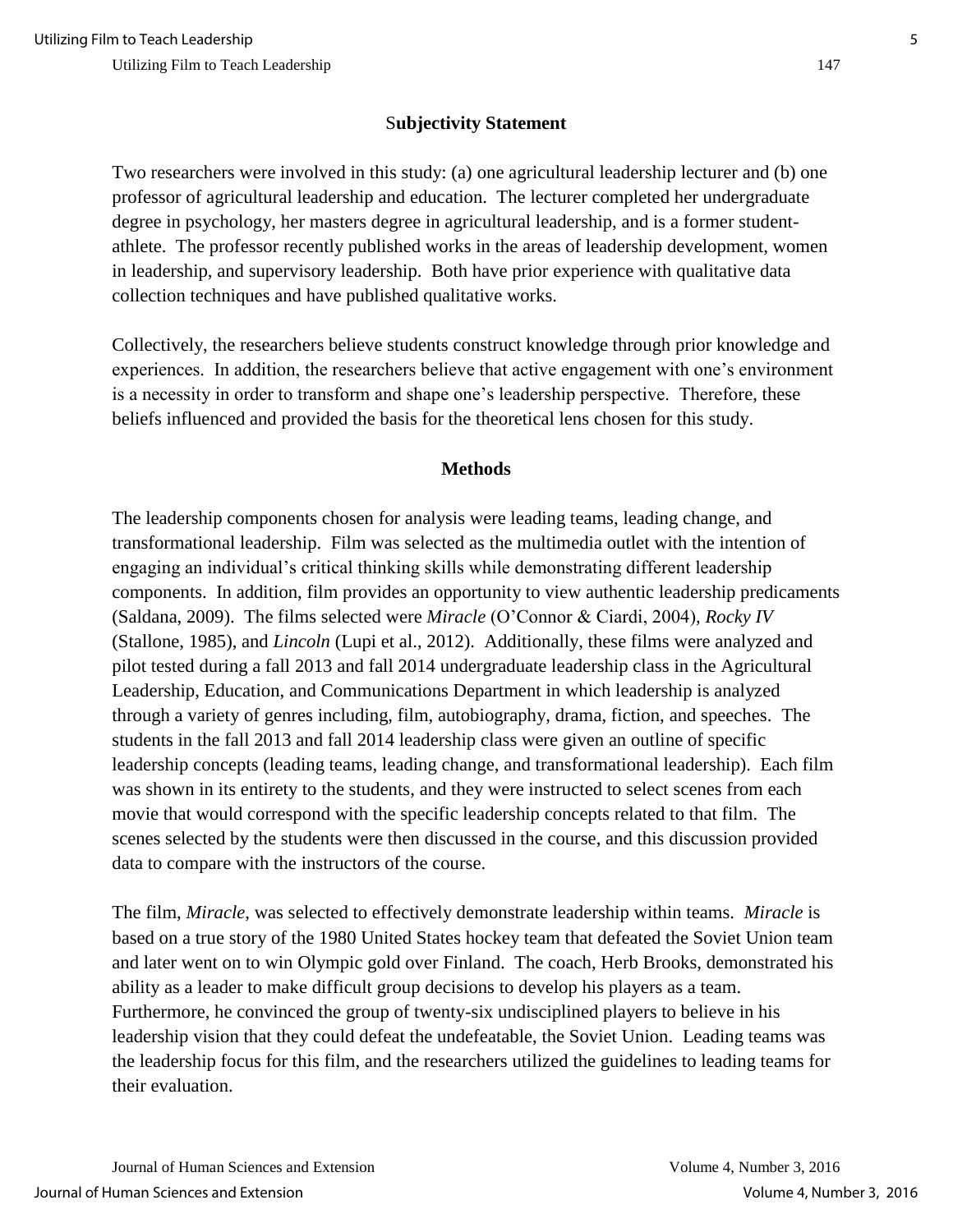The 1985 film, *Rocky IV,* is based upon a prizefighter, Rocky Balboa, and his internal struggles with the controversy between the United States, the Soviet Union, and the cultures that defined both the countries during that era. Rocky was faced with the challenge of fighting Ivan Drago, from the Soviet Union, after Ivan Drago killed his best friend and trainer, Apollo Creed, during an exhibition fight. Rocky challenged Ivan Drago to a fight on Christmas day. Rocky journeyed to the Soviet Union to train for his professional fight on Christmas. The plot of the movie demonstrated a man's internal desire to increase acceptance between cultures and to encourage hard work and dedication. In addition, Rocky changed the organizational climate of the Soviet Union people. Overall, the movie is an inspiring account of how one individual can and will change the organizational climates of culture.

The 2012 film, *Lincoln*, recounts President Abraham Lincoln's efforts to abolish slavery under the 13th Amendment during the U.S. Civil War. In 1865, President Lincoln feared his 1863 signing of the Emancipation Proclamation, an executive order proclaiming the freedom of all slaves in the ten rebellion states during the Civil War, would be thrown out by the courts once the war had concluded. Lincoln was adamant slavery needed to be abolished; however, he was part of the Republican Party, and the steps necessary to abolish slavery required convincing the Democratic side. President Lincoln and the Republican Party had to transform the thinking of the Democratic Party and the nation. Lincoln was a leader first and a politician second; he used transformational leadership to accomplish desired tasks. Throughout the movie, President Lincoln demonstrated the qualities of a transformational leader, showing respect for those around him regardless of their skin color or age and maintaining close relationships with his followers. Transformational leadership was the leadership focus in this film, and the researchers used the guidelines for transformational leadership to evaluate the film.

To fully examine leadership approaches demonstrated in the three films, the study used a qualitative research design (Hays & Singh, 2012). Each researcher independently collected data from the three films. Data were also gathered from in-course observations, leadership documents, and scenes analysis related to each film collected from the fall 2013 and fall 2014 students and researchers. These multiple sources of artifacts provided a bank of data from which themes could be created and interpretations made (Hays & Singh, 2012). Specifically, content analysis was utilized to collect and interpret the data by the researchers. Hays and Singh (2012) outlined specific steps for performing a content analysis study:

- 1. **Identify research questions and constructs**. The researchers collaborated to develop research questions and/or objectives.
- 2. **Identify texts to be examined**. The textbook from the course and leadership literature were utilized for this study to check validity coding for leadership literature, film literature, and the films, *Miracle*, *Rocky IV*, and *Lincoln*.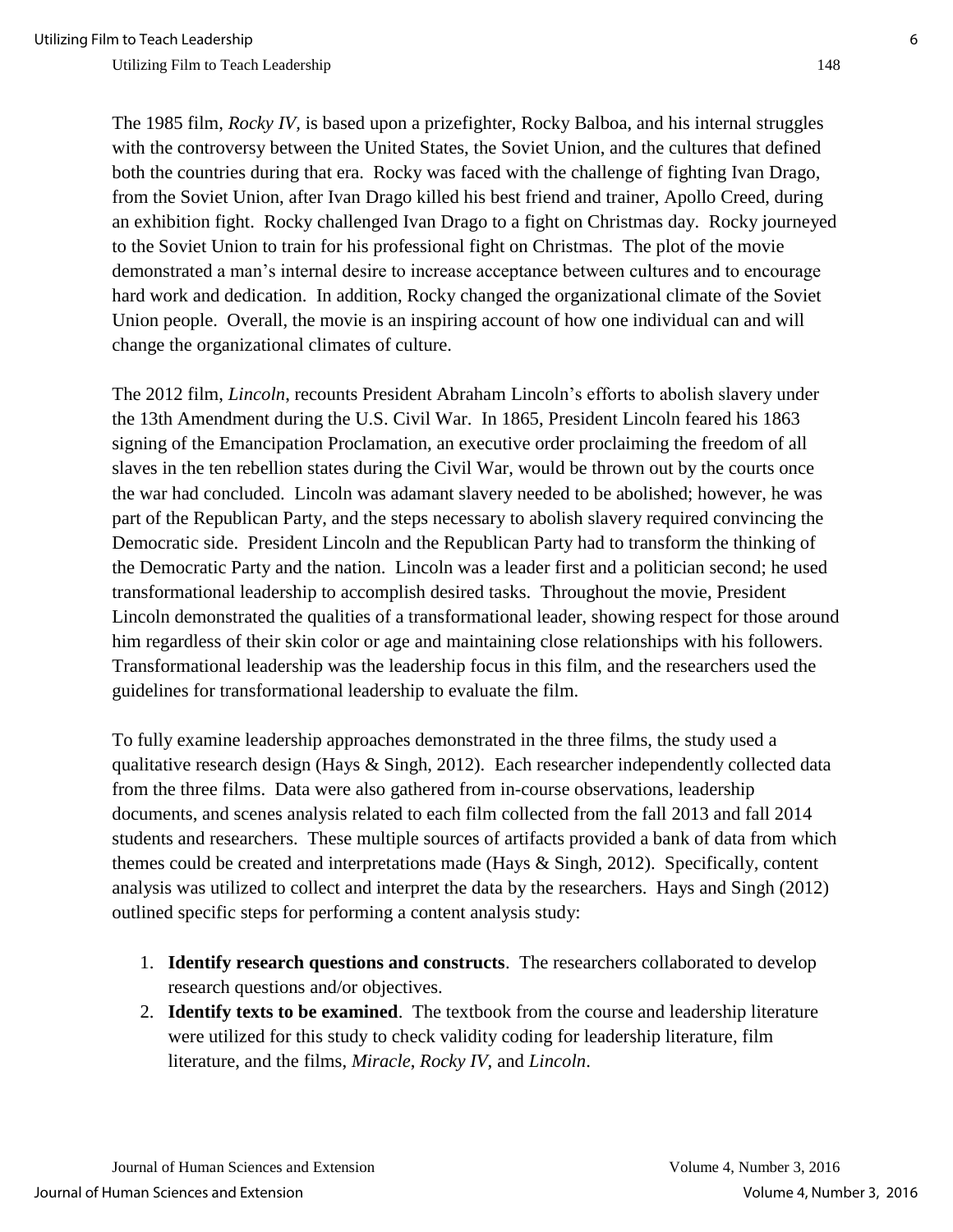- 3. **Specify the unit of analysis**. The films, *Rocky IV*, *Lincoln*, and *Miracle*; verbal conversation in those films; and the films' visual scenes were the units of analysis. These multiple sources of data collection provided source validity for the study.
- 4. **Specify the categories**. The specific categories selected were leading teams, leading change, and transformational leadership.
- 5. **Generate sample coding**. The sample coding scheme established was to identify scenes in the movie in which the specific leadership concepts existed.
- 6. **Collect data**. Each researcher collected data independently on the films, *Miracle*, *Rocky IV*, and *Lincoln*.
- 7. **Purify the coding scheme**. Semantic validity involved examining and comparing the data collected in order to agree on specific content in the films that presented the leadership theory or approach.
- 8. **Collect data**. Researchers continued to collect data from the movies until the data were exhausted and represented the leadership theory or approach.
- 9. **Assess reliability and validity of the coding schemes**. Researchers compared data collected and examined how well each piece of data represented the underlying constructs.
- 10. **Analyze data**. The data were analyzed, and common themes were agreed upon by the researchers.

Once the themes were identified, the literature was reviewed again to verify that the analysis of the films represented the appropriate leadership theory or approach. This process of inductive and recursive analysis requires the research process to be a field of discovery while still reflecting on the process (Hays & Singh, 2012).

#### **Results**

Results are presented for each of the three objectives based on the guidelines identified by Cohen and Bailey (1997) and/or Yukl (2013).

## **Objective 1. Describe How** *Miracle* **(O'Connor & Ciardi, 2004***)* **Demonstrates Leading Teams**

**Emphasize common interests and values, and use ceremonies, rituals, or symbols as a means to develop collective identification** (Cohen & Bailey, 1997; Yukl, 2013). Part of being on a team is establishing common interests and values. This was displayed in the movie when the U.S. hockey team traveled to Norway to play the Norwegian team. While there, the U.S. team was not focused on the game. Players on the bench were more interested in looking at the women in the crowd, and the players on the ice were not competing or working hard enough during the game. After the game was finished and the U.S. team lost, Coach Brooks made the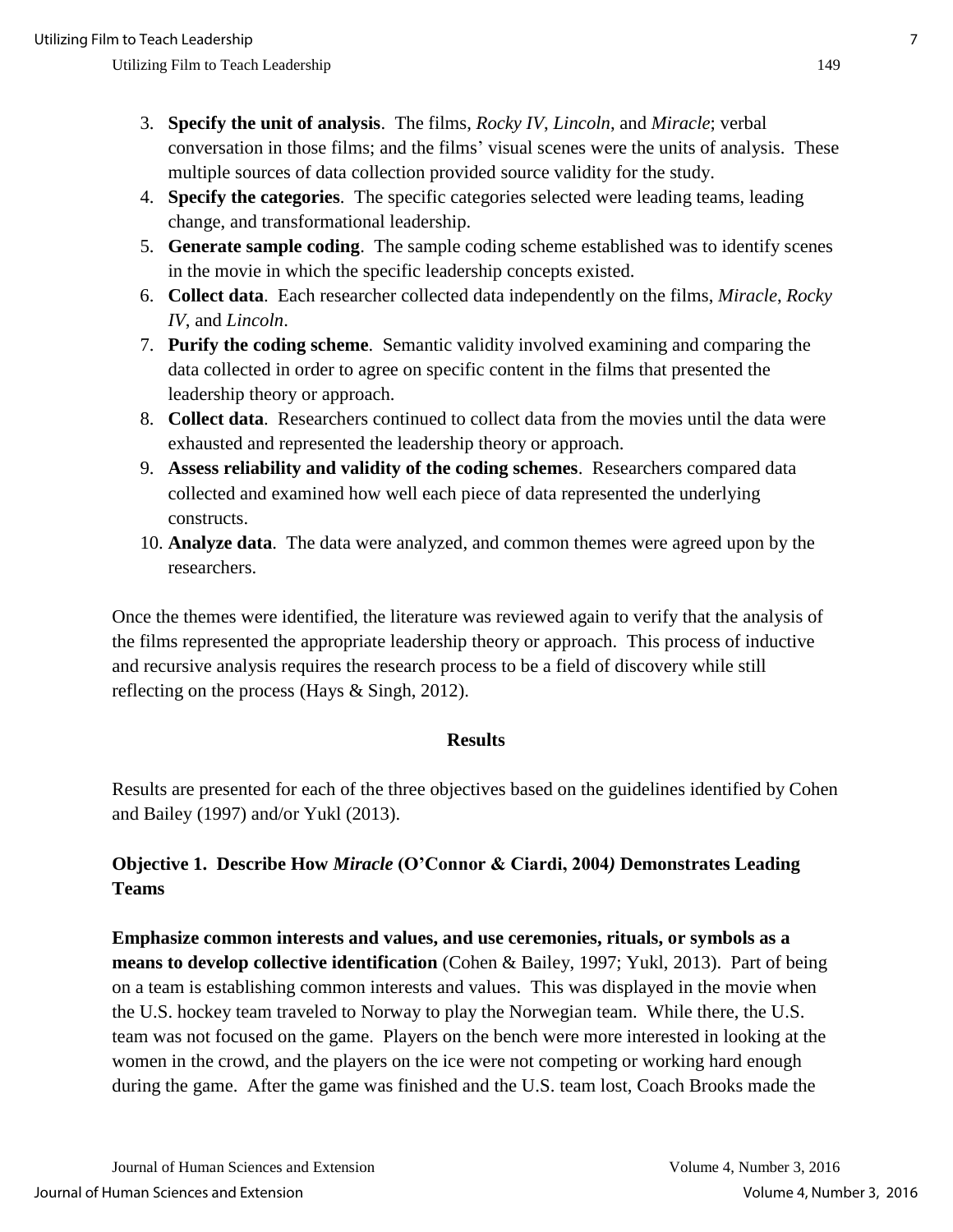team get on the line and do sprints on the ice as a team. While the players did ice sprints, Coach Brooks emphasized they were going to play like champions; play like teammates; cooperate; and play with the same shared values, priorities, and strategies. The players did ice sprints for hours, even after the lights in the arena were turned off, until one player, Mike Eruzione, stood up, said his name, and said he played for the United States of America, symbolizing that he had come to the realization he played on a team, and part of being on that team required cooperation, shared goals, and common interests. This scene is also applicable to developing collective identification through symbols. The U.S. jersey became a symbol of the group's identity and solidified what it meant to have membership on such an elite team (scene start/stop time 37–46:54). An additional scene that displays a team emphasizing shared interests and values is when Coach Brooks walked into the locker room of the U.S. hockey team right before they were about to play the Soviet Union and gave a motivational speech stating the goals for the game, the strategy that would be implemented during the game, and that it was the U.S. hockey team's time to win (scene start/stop time 1:24:25–1:25:36).

**Encourage and facilitate social interaction** (Cohen & Bailey, 1997; Yukl, 2013). After Rob McClanahan and Jack O'Callahan got into a fist fight on the ice, Coach Brooks stood up and said that from that point on they needed to move forward as a team, and part of doing that required them getting to know one another. Therefore, Coach Brooks made a few of the players say their names, from where they came, and for whom they played (scene start/stop time 22:06–23:46). Another scene that exhibits social interaction is when the team was doing group stretching. Group stretches before or after practices are a great way to interact with all team members (scene start/stop time 55:39–56:38). Additionally, after the Christmas party, the players went outside and played football together where social interaction occurred (scene start/stop time 1:05:30– 1:07:06).

**Tell people about group activities and achievements** (Cohen & Bailey, 1997; Yukl, 2013). In order to keep from feeling alienated, a few members of the team inquired about the plans for the new team member added to the roster late. The players demanded to know from the coaching staff why the new player was added and if he would stay. Coach Brooks made the decision to tell the players he added the new player because he would contribute to the team. This scene was an example of telling people about group activities (scene start/stop time: 1:00:34–1:03:01). Furthermore, part of leading a team is keeping members of the team informed about their performance. Coach Brooks did just that when he let Jim Craig, the goalie, know that he was not planning to let him play due to his lack of effort on the ice and said he knew Craig had more to give than what he was (scene start/stop time 1:16:27–1:18:00).

**Conduct process analysis sessions** (Cohen & Bailey, 1997; Yukl, 2013). Conducting open discussions with the intention of improving a team is essential. Two scenes displayed discussions where suggestions were made about the overall decisions for the team. The first was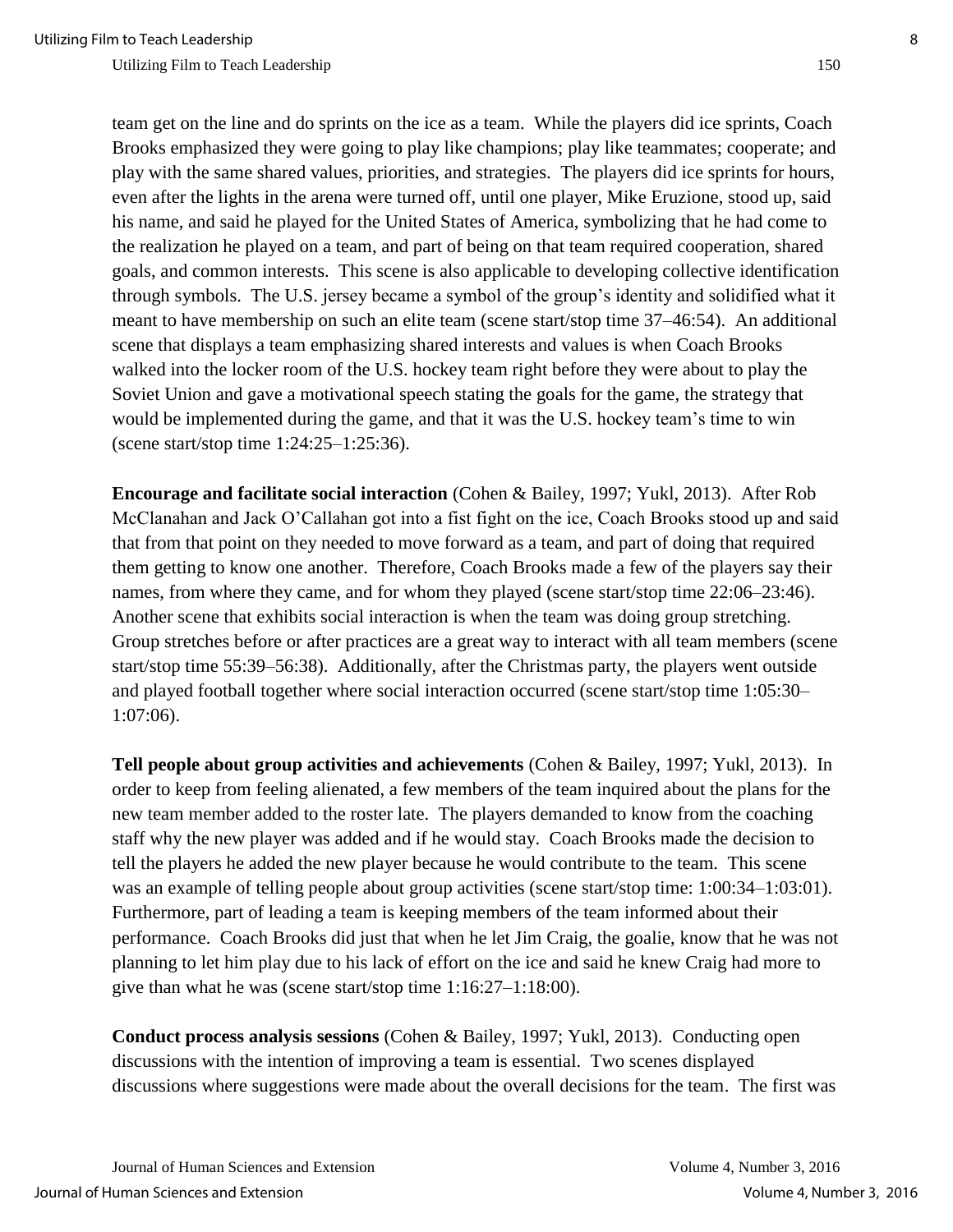when Coach Brooks and Coach Patrick were in Coach Patrick's office and Coach Brooks suggested that pushing players too hard was making the players tired and it was not a good idea because it would not improve the players' performance (scene start/stop time 36:00–37:38). The second scene was when a few players asked to talk with Coach Brooks and Coach Patrick about the addition of a new team member late in the season. The players felt the new player should not be a part of the team because he was not making the roles of the other team members easier and therefore was not contributing to the team's overall success (scene start/stop time 1:00:36– 1:03:01).

**Hold practice sessions under realistic conditions** (Cohen & Bailey, 1997; Yukl, 2013). Practice sessions improve team performance and prepare team members for potential difficult tasks in the future. Many practice sessions were held throughout the movie where the players were pushed to work together and perform complex tasks. This enhanced the team members' confidence so when they played in games, they could rise to the occasion and respond using what they had learned in practice (scene start/stop times 20:08–23:46; 32:50–35:33; 50:57– 53:07; 59:11–59:39).

**Use after-activity reviews to facilitate collective learning by the team** (Cohen & Bailey, 1997; Yukl, 2013). When the U.S. hockey team watched game film, collective learning from experience was taking place. The game film allowed the players to analyze their game and discover what they had to do to improve (scene start/stop time 48:20–50:56). During the half time against Sweden in the Olympics, Coach Brooks went into the locker room and assessed the first half of the game telling the players that they were playing horribly and needed to improve their performance in order to win. Furthermore, Coach Brooks used dramatic actions and words to get the team "fired up" so the team would get back on track and improve from the first half (scene start/stop time 1:24:25–1:25:36).

#### **Objective 2. Describe How** *Rocky IV* **(Stallone, 1985) Demonstrates Leading Change**

**Create a sense of urgency about the need for change and communicate a clear vision of the benefits to be gained** (Yukl, 2013). The Soviet Union and the United States during the filming of *Rocky IV* were enemies. Therefore, Apollo Creed (U.S. professional boxer) initiated an exhibition fight with Ivan Drago (Russian professional boxer). During the exhibition fight, Apollo Creed died; this created a sense of urgency for Rocky Balboa (another U.S. professional boxer and Apollo Creed's manager) to challenge Ivan Drago to a boxing match in the Soviet Union. The death of Apollo Creed initiated the vision for Rocky Balboa to change the relationship between the U.S. and Soviet Union (scene start/stop time 15:10–33:47).

**Identify likely supporters, opponents, and reasons for resistance** (Yukl, 2013). Rocky Balboa decided to train to fight Ivan Drago in the Soviet Union on Christmas Day. He explained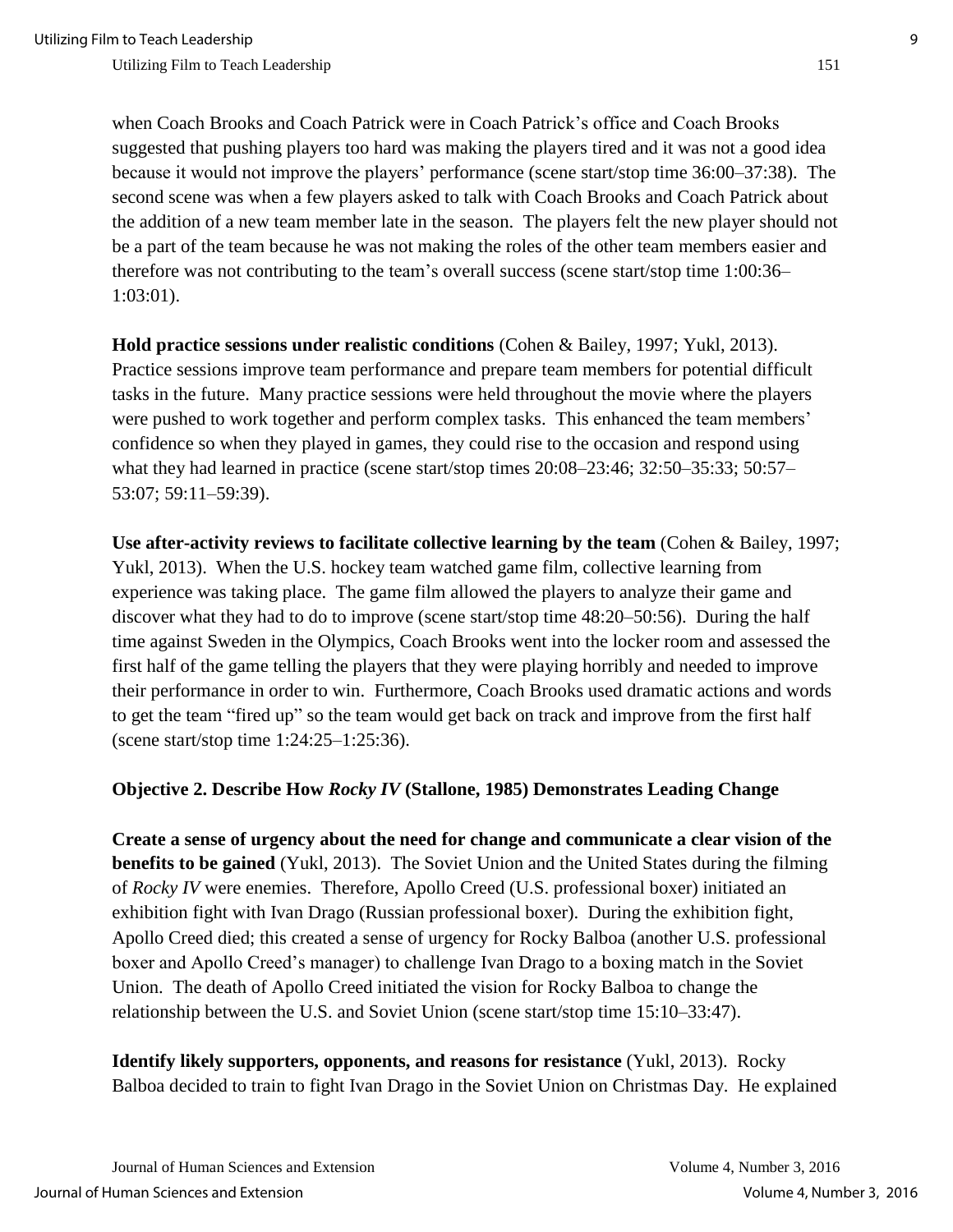to his wife (Adrian) the reason he will be fighting Ivan Drago, and she became negative about Rocky's decision. Rocky clearly explained to Adrian why he was drawn to fight Ivan Drago and identified supporters, opponents, and reasons for resistance (scene start/stop time 35:27–41:25).

**Build a broad coalition to support the change and fill key positions with competent change agents, use task forces to guide the implementation of changes and empower competent people to help plan and implement change** (Yukl, 2013). Rocky Balboa refused to let Adrian convince him to not fight Ivan Drago in the Soviet Union and reflected on his life as a professional boxer, husband, friend, and father. In addition, he took Paulie (Adrian's brother and Rocky's manager) and Tony "Duke" Evers (Rocky's corner man) to the Soviet Union. Paulie and Duke assisted Rocky in the training process for the fight (scene start/stop time 41:17–50:08).

**Make dramatic, symbolic changes that affect the work** (Yukl, 2013). Rocky Balboa flew to Russia to train for his upcoming fight with Ivan Drago. Rocky requested a nonluxury living facility for the duration of his training. This request enabled Rocky to make a dramatic change to his training unlike Ivan Drago. The symbolic changes to training for the upcoming fight left Rocky Balboa in a better position to be mentally and physically strong enough to complete his work (scene start/stop time 50:57–58:34).

**Prepare people for change by explaining how it will affect them and help people deal with the stress and difficulties of major change** (Yukl, 2013). Rocky Balboa returned from his training run to find Adrian standing on the porch of his house in the Soviet Union. She realized it would be difficult to watch Rocky fight Ivan Drago but accepted the reason for the fight – to make a major change in the way the U.S. and Soviet Union interacted (scene start/stop time 58:48–1:02:47).

**Provide opportunities for early successes to build confidence, and monitor the progress of change and make any necessary adjustments** (Yukl, 2013). Rocky Balboa was training in the Soviet Union and was assigned two Soviet Union individuals to follow him throughout his training. On one specific training outing, Rocky recognized he must make adjustments to better prepare himself for the upcoming fight. Therefore, Rocky navigated from his normal training route (leaving the Soviet Union individuals unable to keep up) and explored other aspects of the Soviet Union (the mountains) in an effort to build his confidence for the fight with Ivan Drago (scene start/stop time 1:02:47–1:04:22).

**Keep people informed about the progress of change and demonstrate continued optimism and commitment to the change** (Yukl, 2013). The final fight between Rocky Balboa and Ivan Drago was an intense battle between two professional fighters who were also fighting for their country. At the beginning of the fight, the Soviets were completely against Rocky and the U.S. However, as the intensity of the battle between Rocky and Ivan Drago continued, the Soviets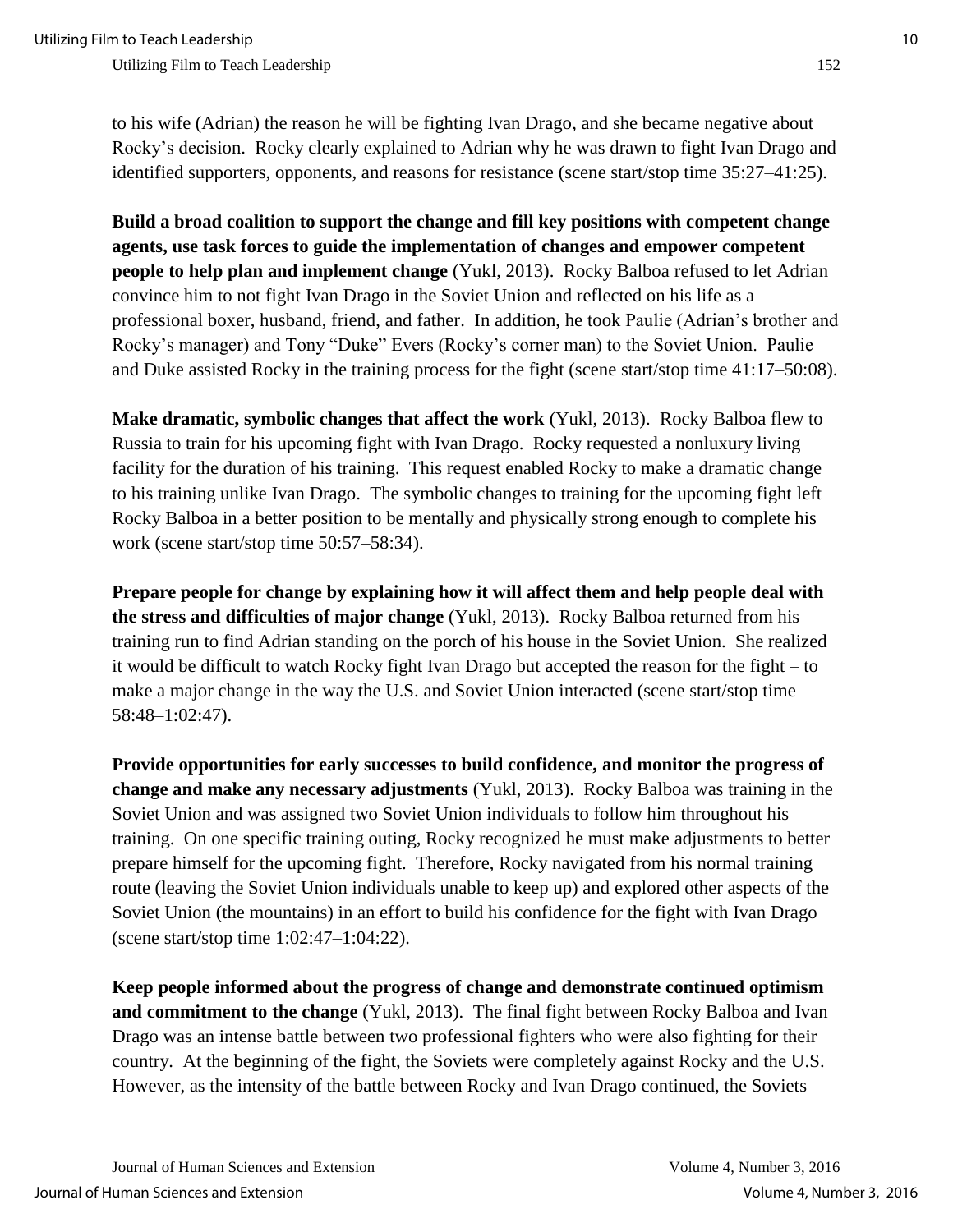began to change their perspectives of Rocky and the U.S. At the conclusion of the fight, Rocky addressed the audience and stated, "If I can change and you can change, everybody can change" (scene start/stop time 1:04:22–1:27:17).

## **Objective 3. Describe How** *Lincoln* **(Lupi, Skoll, King, & Spielberg, 2012) Demonstrates Transformational Leadership**

**Articulate a clear and appealing vision and explain how the vision can be attained** (Yukl, 2013). In the movie, *Lincoln*, President Lincoln articulated a clear and appealing vision while in a meeting with his wartime cabinet. President Lincoln communicated the reasons that he wanted to abolish slavery, why it was important to him, why it was important for the country, and why the wartime cabinet needed to make passing the 13th Amendment a priority (scene start/stop time 23:15–30:45). In addition, President Lincoln continued to articulate his vision. Lincoln stood before a few of his cabinet members and emphasized that despite the rumors people were hearing about a Confederate peace offer to end the war, it was more important to pass the 13th Amendment before accepting any peace offer. President Lincoln insisted his activists needed to talk with members of the House of Representatives and procure at least two more votes to secure the passage of the 13th Amendment (scene start/stop time 1:43:43–1:46:34).

**Act confident and optimistic** (Yukl, 2013). President Lincoln displayed a very confident and optimistic attitude about the passage of the 13th Amendment throughout the movie by never giving up on his vision. However, his confidence and optimism was most evident when he was in a state of unrest with himself and yet stood firm in his beliefs by sending General Ulysses S. Grant a telegram asking him to remain prepared for military action and not allow the passage of the peace commissioners to Washington DC. President Lincoln made this decision with the hope and optimism that holding the peace commissioners off a few days would give the House of Representatives time to vote and possibly pass the 13th Amendment (scene start/stop time 1:17:38–1:18:51).

**Express confidence in followers** (Yukl, 2013). Throughout the movie, there were a multitude of times President Lincoln's cabinet members, activists, and fellow party members visually displayed doubt about the vision; however, President Lincoln reassured them that he had confidence not only in the vision but also in the people carrying out the vision. President Lincoln went to the house of one of his activists, William Bilbo, and encouraged him by saying Bilbo could get a few remaining undecided democrats to vote in favor of the 13th Amendment. President Lincoln gave Bilbo instructions on attaining the votes while at the same time expressing confidence that Bilbo could get the unattainable task accomplished (scene start/stop time 1:35:36–1:39:52).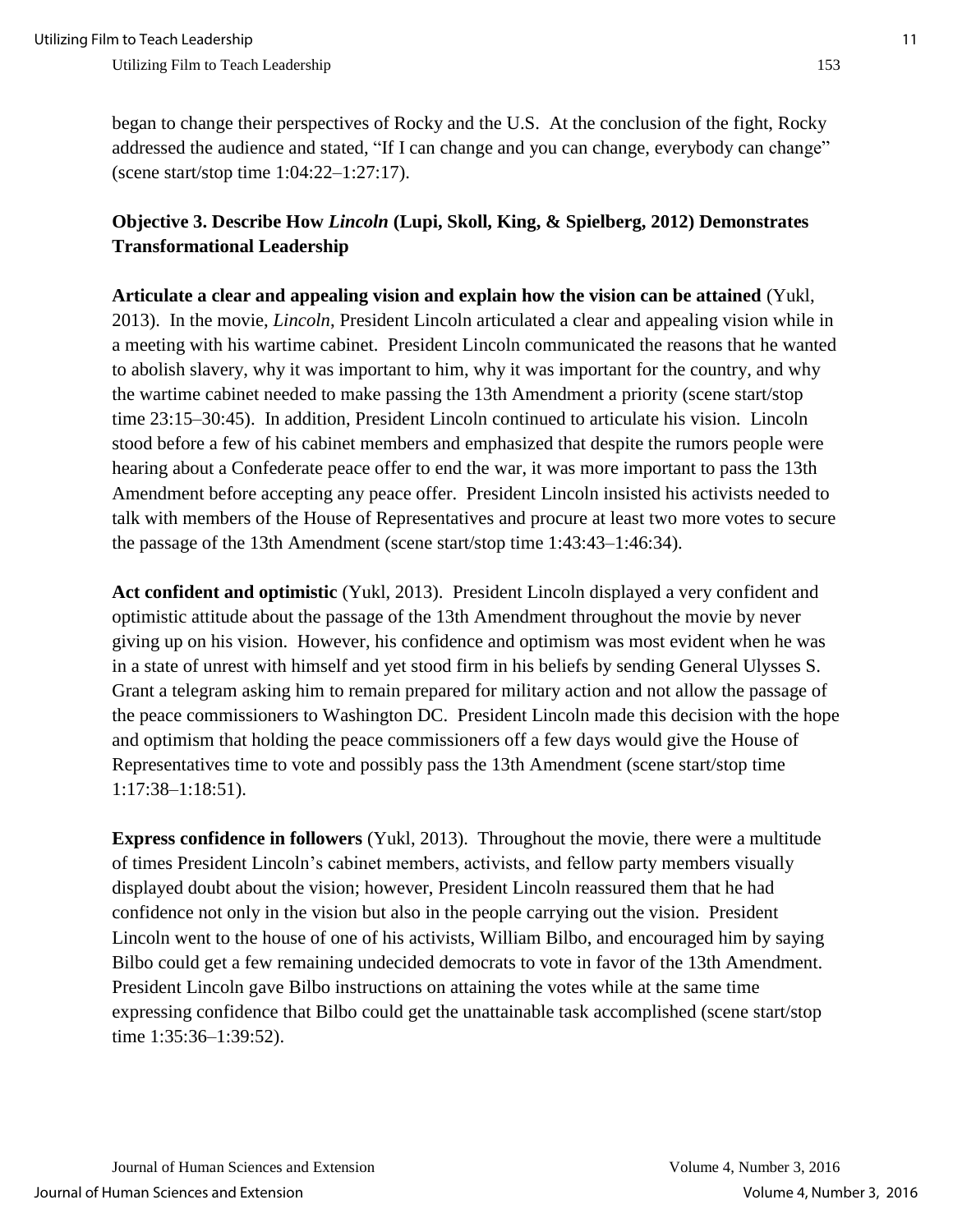**Use dramatic, symbolic actions to emphasize key values** (Yukl, 2013). In order to make a statement about the importance of not passing the 13th Amendment, Fernando Wood stood before the House of Representatives and used dramatic actions and tone of voice to emphasize his beliefs. Furthermore, Wood fabricated the situation by calling President Lincoln a dictator to make the point that passing the 13th Amendment was not the right thing to do (scene start/stop time 35:16–39:12). Additionally, President Lincoln often told stories throughout the movie that were intended to be symbolic of the overall vision he was trying to get people to see. In one scene of the movie, Lincoln told a story of Euclid and his law of axioms in order to relate to the people around him and get them to see things in a different, yet symbolic way that emphasized the importance of passing the 13th Amendment (scene start/stop time 1:15:29–1:17:26).

**Lead by example** (Yukl, 2013). At times, leading by example can mean one's actions speak louder than words. Towards the end of the movie, Thaddeus Stevens stood before the House of Representatives and said, "I don't stand for equality of all things, only for the equality of all things under the law." Stevens used a play on words in order to stand up for what he believed was right and not upset too many people so that the Republican party might procure the necessary votes to pass the 13th Amendment (scene start/stop time 1:19:32–1:23:16).

#### **Discussion**

The three films discussed in this paper are based on the researchers' and students' analysis of each film. Students who participated in the course were instrumental in assisting with the scene selections from each film to coincide with components of leading teams, leading change, and transformational leadership. The students' scene selections were discussed in class and then submitted to the researchers. Once the course had been completed, the researchers compared the scene selections with their own analysis and selected the scenes that best fit each leadership concept. The qualitative approach in this study, content analysis, was utilized to provide the *educator* teaching materials with which to teach. Therefore, the discussion of this research is intended for the *educator* to add to his or her *toolbox* when teaching about leadership.

The three films utilized in this study, *Miracle* (O'Connor & Ciardi, 2004)*, Rocky IV* (Stallone, 1985)*,* and *Lincoln* (Lupi et al., 2012), provide educators a template for teaching three leadership components: (a) leading teams, (b) leading change, and (c) transformational leadership. Educators could show the entire film in a leadership course and connect the leadership concepts identified in this paper to the film. Also, if the educator decided to only show specific clips from the film to highlight leadership concepts, then the educator could utilize the start/stop times identified in this paper to show the clip and discuss the specific leadership concept(s). Either way, the educator has specific scenes from a film case study to implement into his or her course.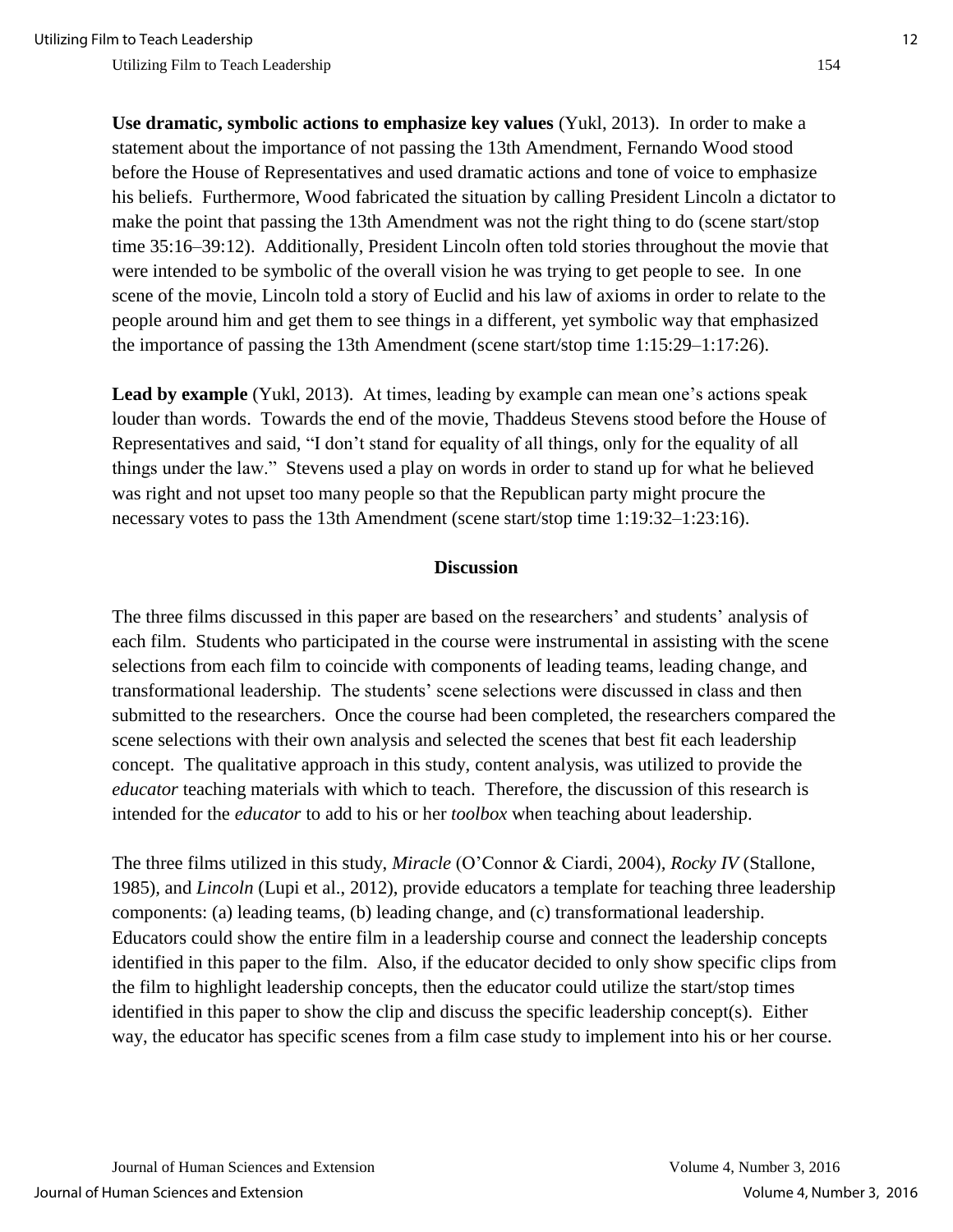*Miracle* is ideal for teaching about leading teams because it exposes the nuances of a team, what comprises a team, and what a team goes through from beginning to end to be successful. *Rocky IV* is ideal for demonstrating leading change because the movie focused on breaking cultural barriers between the U.S. and the Soviet Union. In addition, the movie highlights how individuals prepare for significant change. Additionally, *Lincoln* is a valuable film in teaching transformational leadership because it provides students a glimpse of what it took to get the 13th Amendment passed. Students could observe President Lincoln practicing transformational leadership while trying to change the mindsets of people against the process of change.

In order to use the films as an effective teaching method, the neuroscience of the brain was taken into account. As Zull (2002) stated, neuroscience is a field specifically dealing with the brain and the nervous system, working to decipher commands, functions, and the world around us. Furthermore, it is important to note the brain is made up of two cerebral hemispheres, the left and the right, each having different functions (Sperry, 1973). Throughout the duration of the films, students are presented *the opportunity* to actively engage both sides of the brain – the left hemisphere through verbal cues and the right hemisphere through visual cues (Miller, 1997). Simultaneously engaging both hemispheres allows the human body to obtain and process more information (Schunk, 2012). By understanding the neuroscience of the brain, educators have an advantage in creating teaching methods beneficial for students' learning and acquisition.

Learning through role playing or simulations, the learner could develop critical insight from experience (Schunk, 2012). With film, students are not only learning more about leadership and the components of leadership but are getting first-hand experience through film. *Miracle*  presented a form of reality of what it means to be a part of a team and could allow students the opportunity to experience the nuances of a team through visual representation including practices, games, and team adversity. In a short amount of time, students could be exposed to what the 1980 U.S. Olympic hockey team experienced to achieve success.

Utilizing film to teach leadership can engage students in learning situations where visual and verbal cues are already incorporated. For example, in the beginning scene of *Rocky IV*, Apollo Creed's death was visually and verbally depicted on the screen. However, the sense of urgency residing in Rocky Balboa to challenge Ivan Drago to a boxing match in honor of his friend and his country could only be seen through visual delineation. Correspondingly, throughout *Lincoln*, President Lincoln's intentions regarding the 13th Amendment and the hardships he endured were made very clear through his words, facial gestures, or exaggerated hand movements; President Lincoln's speeches and discussions with the people and his cabinet solidified those intentions.

Typically, leadership is taught by means of lectures and textbooks; however, by teaching leadership through film, instructors are utilizing transformational leadership in order to inspire students to look at leadership through a new lens. Bass and Riggio (2006) noted an essential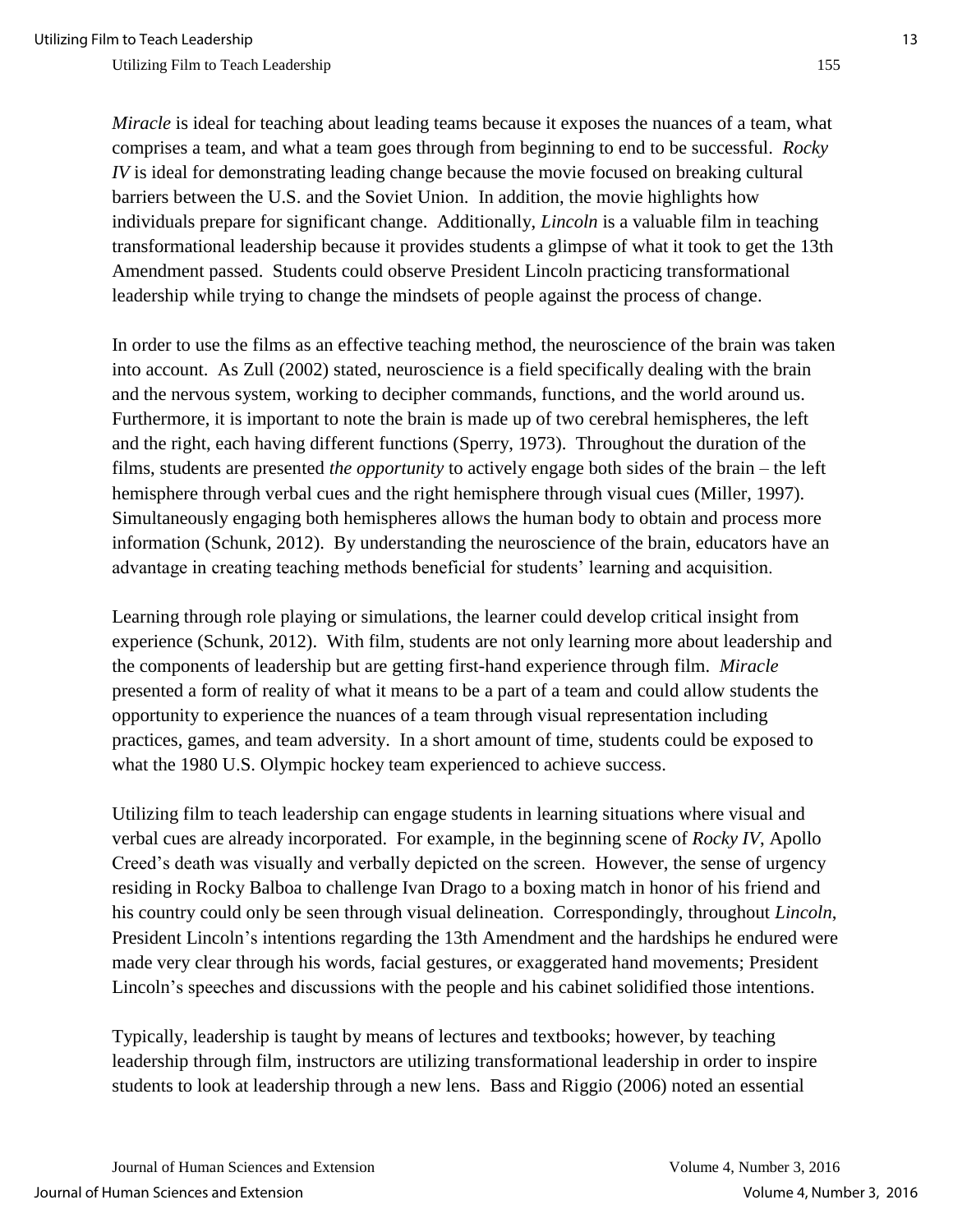component of transformational leadership is intellectual stimulation. Therefore, educators could use the information in this paper to intellectually simulate students in the process of analyzing leadership.

#### **References**

- Bass, B. M., & Riggio, R. E. (2006). *Transformational leadership* (2nd ed.). Mahwah, NJ: Lawrence Erlbaum Associates.
- Berk, R. A. (2009). Multimedia teaching with video clips: TV, movies, YouTube, and mtvU in the college classroom. *International Journal of Technology in Teaching and Learning, 5*(1), 1–21.
- Champoux, J. E. (1999). Film as a teaching resource. *Journal of Management Inquiry, 8*(2), 206– 217. doi:10.1177/105649269982016
- Cohen, S. G., & Bailey, D. E. (1997). *Teams and teamwork: Future directions*. Los Angeles, CA: Center for Effective Organizations, University of Southern California.
- Dewey, J. (1916). *Democracy and education: An introduction to the philosophy of education*. New York, NY: Macmillan.
- Gazzaniga, M. S. (1992). *Nature's mind: The biological roots of thinking, emotions, sexuality, language, and intelligence*. New York, NY: Basic Books.
- Hays, D. G., & Singh, A. A. (2012). *Qualitative inquiry in clinical and educational settings*. New York, NY: Guilford Press.
- Jourdain*,* R*.* (1997). *Music, the brain, and ecstasy: How music captures our imagination.* New York, NY: William Morrow*.*
- Kamii, C., Manning, M. M., & Manning, G. L. (Eds.). (1991). *Early literacy: A constructivist foundation for whole language*. Washington, DC: NEA Professional Library, National Education Association.
- Kotter, J. P. (1996). *Leading change*. Boston, MA: Harvard Business School Press.
- Lupi, D., Skoll, J., King, J. (Producers), & Spielberg, S. (Director). (2012). *Lincoln* [Motion picture]. United States: Dreamworks SKG.
- Mayer, R. E. (2001). *Multimedia learning*. New York, NY: Cambridge Press, 1, 85–139.
- Mayer, R. E. (2005). Cognitive theory of multimedia learning. *Cambridge handbook of multimedia learning* (pp. 31–48). Cambridge, Australia: Cambridge University Press.
- Mayer, R. E., & Johnson, C. I. (2008). Revising the redundancy principle in multimedia learning. *Journal of Educational Psychology*, *100*(2), 380–386.
- Miller, M. (1997). *BrainStyles: Change your life without changing who you are*. New York, NY: Simon & Schuster.
- Northouse, P. G. (2013). *Leadership: Theory and practice* (6th ed.). Thousand Oaks, CA: Sage.
- O'Connor, G. (Producer), & Ciardi, M. (Director). (2004). *Miracle* [Motion picture]. United States and Canada: ReelSports Solutions.